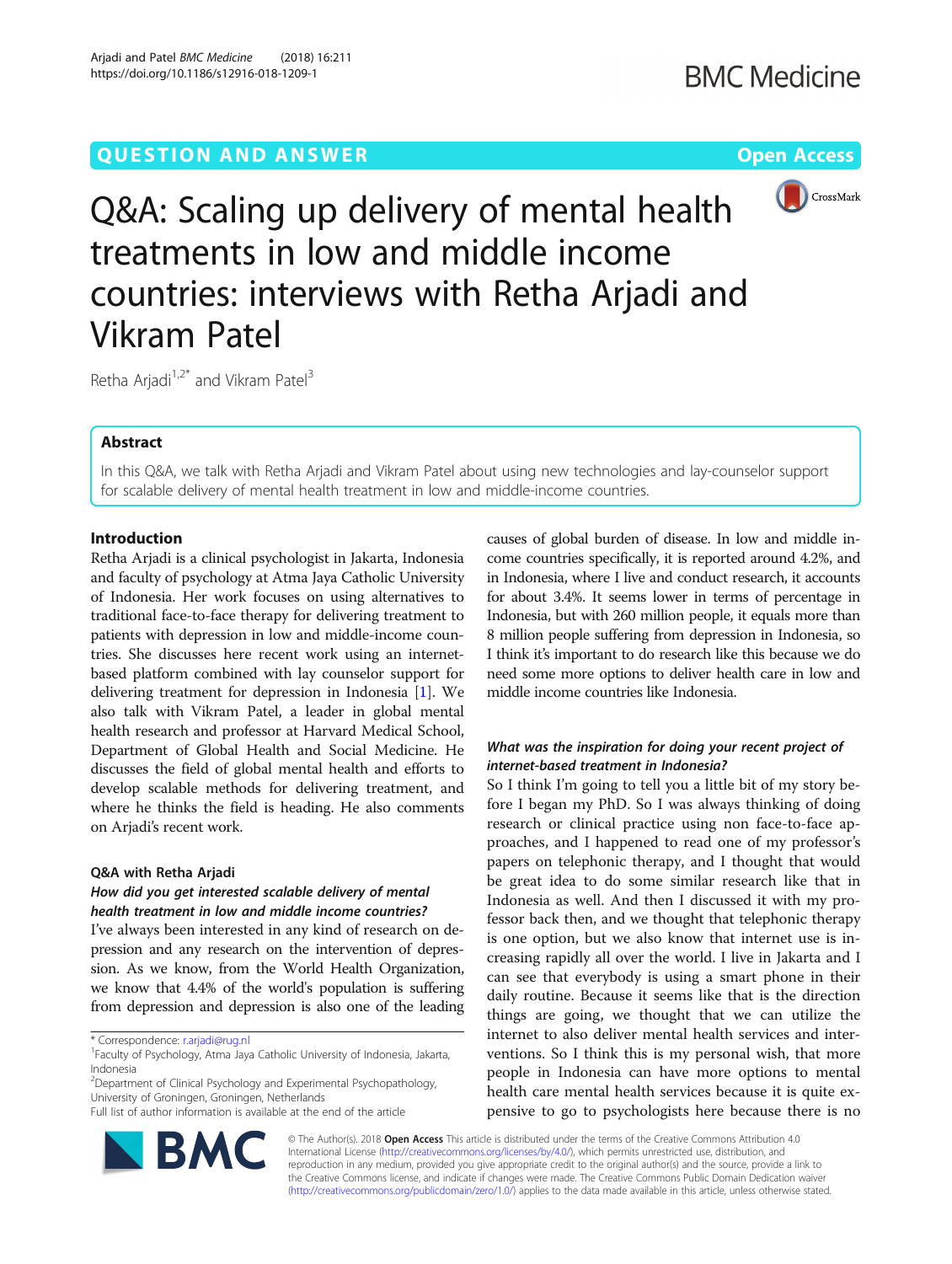health insurance that covers it. At least most health insurance from private sources and also from the government does not cover for psychological services. Using the internet, I thought that we could reduce the cost, and more people could have access to this kind of intervention.

### Would you mind walking us through setting up your project for delivering internet-based therapy for depression in Indonesia?

The internet based behavior activation program that we have used is adapted from a Dutch version of the same kind of intervention. It's a web-based therapy basically and at first I thought I only had to translate everything from Dutch to bahasa Indonesia, the official language of Indonesia. So I had a research assistant who is a Dutch native student who translated the original Dutch-based platform for me from Dutch to English, and then I translated everything from English to bahasa Indonesia. But then when I did that, I realized that wow, this is very contextual to Dutch culture, and we cannot use this for Indonesian people. For example, in the Netherlands it is common for people to walk the dog in the park, because they have so many nice public parks. But that's not necessarily the case for most people in Indonesia. When I tried to introduce this example to my colleagues in Indonesia they said this is nonsense, you cannot use these kinds of examples for Indonesian people. You need to adapt everything, not just the language but also the cultural context, including the examples you use on the platform. So with the help of clinical psychologists and other stakeholders, including our lay counselors, we tried to adapt everything to make it culturally appropriate. That definitely took more than a year to finish everything, and then we had to put all of the information and example onto the platform for the website. This also required additional hard work because in the Dutch version they use really nice videos of therapists talking to you. But Indonesia happens to not have the best internet connection in the world, so when I did some pilots with some of my colleagues they said it's not possible to use video because the slow internet causes it to buffer, which might not be good for delivering therapy. So we turned everything from videos into powerpoint slide shows and imbedded them in the websites. We use only illustrations in black and white with low resolution but still readable and visually appropriate. The important information is still on the platform, but can be delivered even with slower internet connections.

# Lay counselors played an important role in helping to support the internet-based delivery to patients in a scalable way. Can you tell me about the lay counselors, who they are and how you found them?

I recruited them from the internet, by posting a recruitment poster saying that we were looking for people that had a minimum education background of senior highschool, and care about mental health issues and depression. So everyone could apply and we would then select them based on structured interviews to try to get to know what their purpose is by registering themselves to be the lay counselors in this project. And when we recruited the number of lay counselors we needed, we invited them for a two day intensive training, which included role playing and acting like participants using the platform to ensure they understood the platform and how to help participants go through it.

Where do you hope to see this research going in the future? I really hope to see more studies like this done, not just in Indonesia, but other low and middle income countries as well. I am now collaborating with another PhD student from my professor's research group that will do a similar study in China, for example. And we hope that more evidence will offer more hope that this might provide ideas for recommendations and policy-making to scale up the mental health services in low and middle income countries. So, while I'm thinking more about how to scale this approach in Indonesia, I would also like to help take it more globally because this type of intervention can also be done in other countries with totally different characteristics, as long as we adapt everything to make it culturally appropriate to those countries. So that's how I see this type of research continuing.

Anything else you want our readers to know about the work? I hope that this research can open the door to more research like this, but I know this is only piece of evidence. So we really need support and the willingness of more researchers to pay more attention to this topic. One piece of evidence can open the door to more studies in this area.

#### Q&A with Vikram Patel

## Tell us about your research group's background in developing scalable methods for mental health treatment

Our research group's primary focus for more than ten years has been to experiment with the use of available human resources to deliver mental health interventions, primarily psychological and social interventions. We work across the life course from autism in childhood through to dementia in old age. Our definition of available human resources is very much dependent on the condition that we are dealing with and the context. So in the case of autism, this means working directly with parents, and in the case of other conditions, it is often working with lay people and community health workers. More recently over the last few years, we have begun to experiment with and assess the role of technologies in various different forms to improve detection, access to mental health care and the quality of mental health care.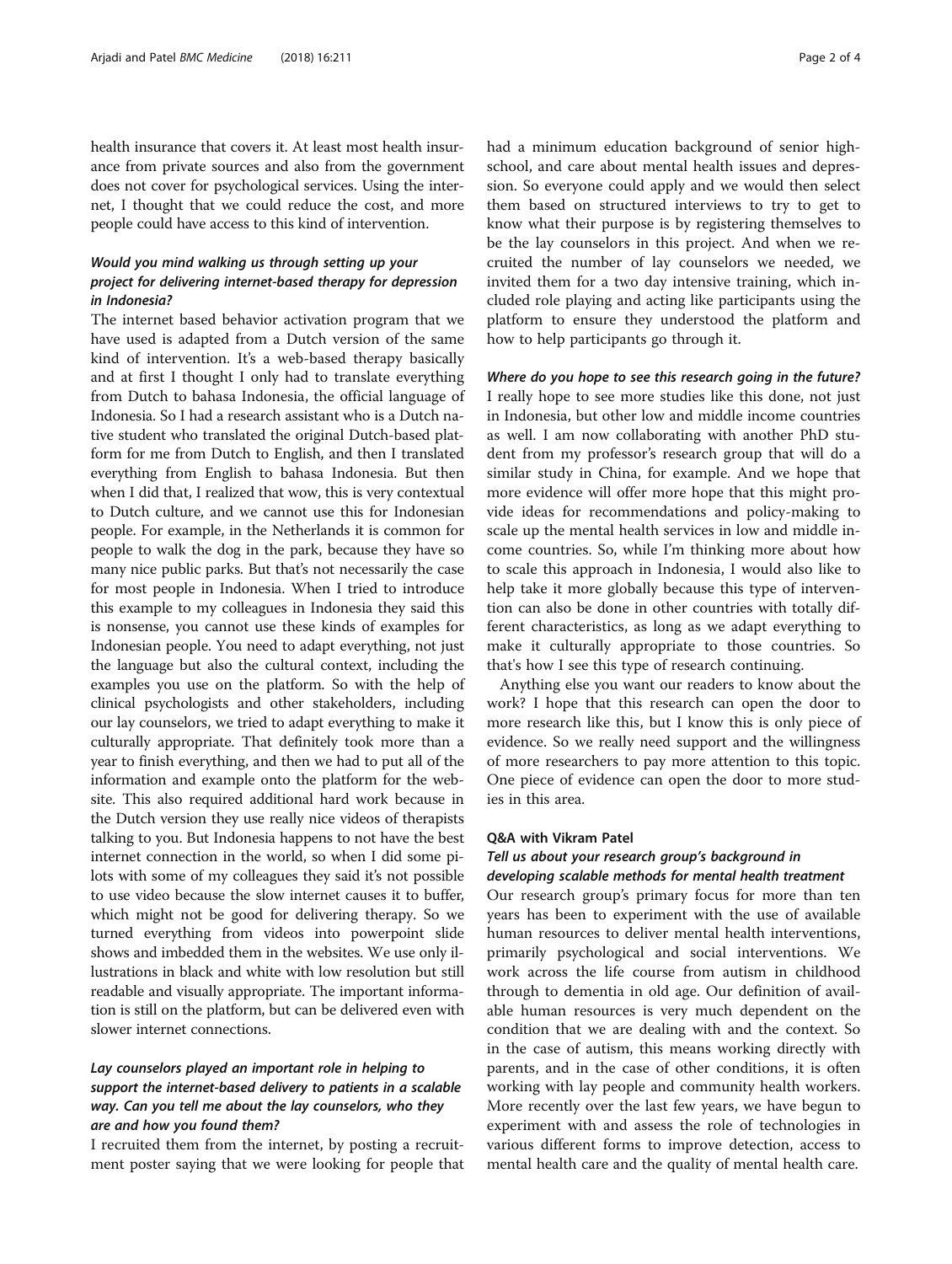## Can you tell us a bit about the history of using nonspecialists and other scalable methods for delivering mental health treatment?

It is important to acknowledge that the use of non-specialist and community health workers has a rich history in global health, in diverse areas of health care for decades. Global mental health has been applying this proven method of delivery of health care interventions to the specific area of mental health. A second important factor is the use of empirically supported interventions. Whereas community-based non-specialists workers have been used for mental health care for decades, they tended to deliver interventions that were eclectic and poorly defined, which would not have have met the criteria of evidence as we typically define it in public health which is that they are replicable and proven to work in randomized controlled trials. It is the convergence of these two bodies of evidence, empirically supported interventions with the use of community-based workers to deliver them, that I think has been the real advance in the last decade or so. The field must now head next is to address the question of how we scale this approach up in routine healthcare systems. This requires quite a different approach of implementation-oriented strategies to be designed and evaluated, for example, how do we train health workers and how do we ensure quality of the delivery of care in ways that are scalable.

# What were some initial thoughts you had about Arjadi et al

and using the internet to deliver treatment for depression [[1\]](#page-3-0)? I was very enthused by this paper, and I think as the authors have pointed out, it's the first demonstration of the effectiveness of an internet delivered therapy in the global context. It provides proof of concept about the feasibility and acceptability of such an intervention, because questions have been often raised about the acceptability and feasibility of internet-delivered interventions in settings where the internet is not as widely used as in the west. This adds of course to the evidence from the high-income world and I think this increasingly shows the value of this approach, this delivery approach in taking psychological therapies to scale.

## Did anything else strike you about Arjadi et al and their results?

What was very interesting in Arjadi et al was, similar to what we see across many depression trials, the dramatic improvements in the control arm of the trial. This finding reminds us, yet again, that these conditions tend to be self-remitting for a significant proportion of people. I think figuring out who is likely to respond or need an intervention is the next big research question in this field, so that we can approach the goal of personalized allocation of treatments. Imagine if we were able to identify three groups of people before commencing an intervention: 1) those who are going to get better regardless of whether or not they receive any clinical intervention, 2) a second group being those who will respond to a specific clinical intervention, and 3) a third group, those who will not respond at all to the clinical intervention and will therefore need to get something much more intensive. Even the choice of a specific intervention poses potential opportunities for personalized allocation. For example, we now have a number of effective interventions, like anti-depressant medicines and a range of different psychological interventions. The problem is that they are usually compared either head to head, or with a control arm, and you usually get the same results with all of these trials now: these interventions are better than an inactive control arm, but when you compare them head to head there's really very little to separate them out on the basis of aggregated remission rates. But in all of them you can see that the control arm still does quite well even though they are not getting any active intervention, as well as the that a significant proportion of people in the active intervention arm do not respond. So we really need to move to a next generation of research which really tries to be able to predict which individual does not need any intervention, who will respond to what particular kind of intervention, and who will not respond to any of the known interventions.

#### And do you think that type of prediction is compatible with these scalable methods?

Yes, I do. In fact I think it's a very relevant question for global health, because it seems very inefficient, for example, to deliver any intervention to someone who doesn't need it. Even if it's low-cost, it's still fairly inefficient because it's never without a cost. So I think that it's very inefficient to give an intervention to people who don't need it. But equally it's not very efficient to give the intervention to people who won't respond to it. Equally, if there are multiple types of intervention, I would want to allocate these according to the highest likelihood of a favorable response. I think it is a very important research question, not just from an individual standpoint---if I had depression I ought to know whether or not I would respond to a particular intervention or not---but from a public health point of view, there is obviously a very important imperative from an efficiency perspective. So the exciting research agenda is what are the assessments which can predict treatment response and to what extent can these be scaled up in routine care; this is at the heart of the emerging field of precision psychiatry.

#### Authors' contributions

Both authors read and approved the final manuscript.

#### Competing interests

The authors declare that they have no competing interests.